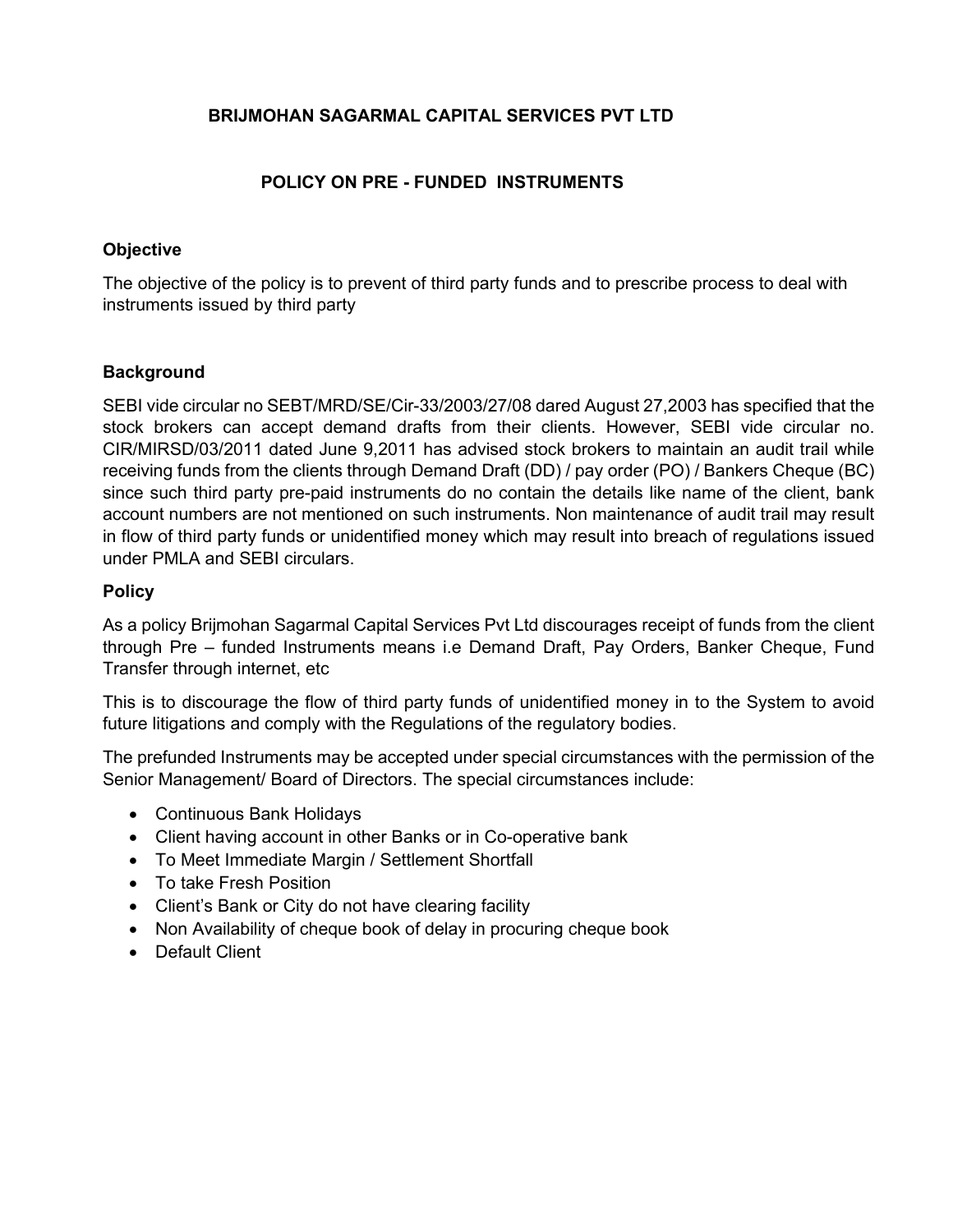Where the aggregate value of the prefunded instruments is less than Rs. 50000.00 per day per client, the prefunded instrument is accepted only after ascertaining the genuine reason for the said prefunded instrument and after obtaining undertaking to that affect by maintaining the xerox copy of the prefunded instrument.

Where the aggregate value of the prefunded instrument is Rs. 50000.00 or above per day per client, the prefunded instrument is accepted only after ascertaining the genuine reason for the said prefunded instrument and after obtaining undertaking to that affect and accompanied by he name of the account holder and number of the bank account debited for the purpose dule certified by the issue bank, The mode of the certification may include the followings:

- Certificate from the issuing bank on its letterhead or on a plain paper with the seal of the issuing bank
- Certified copy of the requisition slip ( portion which is retained by the bank ) to issue the instrument
- Certified copy of the passbook / bank statement for the account debited to issue the instrument
- Authentication of the bank account-number debited and name of the account holder by the issuing bank on the reverse of the instrument

In case of any receipt of funds by way of Electronic fund transfer, an audit trail to ensure that funds are received from respective client only has to be maintained. Necessary details may be collected from banker at which the amount is received

If the pre-paid instrument is received through post or any other method where client does not directly interface for submission of the instrument and the instrument does not contain the information as required above, the following action may be taken :

- Contact the client immediately and seek information. Not to bank the instrument until the information is given by client.
- If the pre-paid instrument is bank transfer, contact number immediately for the details, not utilize the amount so credited until the details are received and not to give credit to the client until banker gives the details/ certification.

While giving credit to respective client's ledger, Head Office needs to cross check/verify with documents that such instrument is received from respective clients.

The record of all such pre funded instruments received is maintained in the prescribed format.

All the payments from the clients through NEFT/RTGS are made sure they are received from respective clients accounts only.